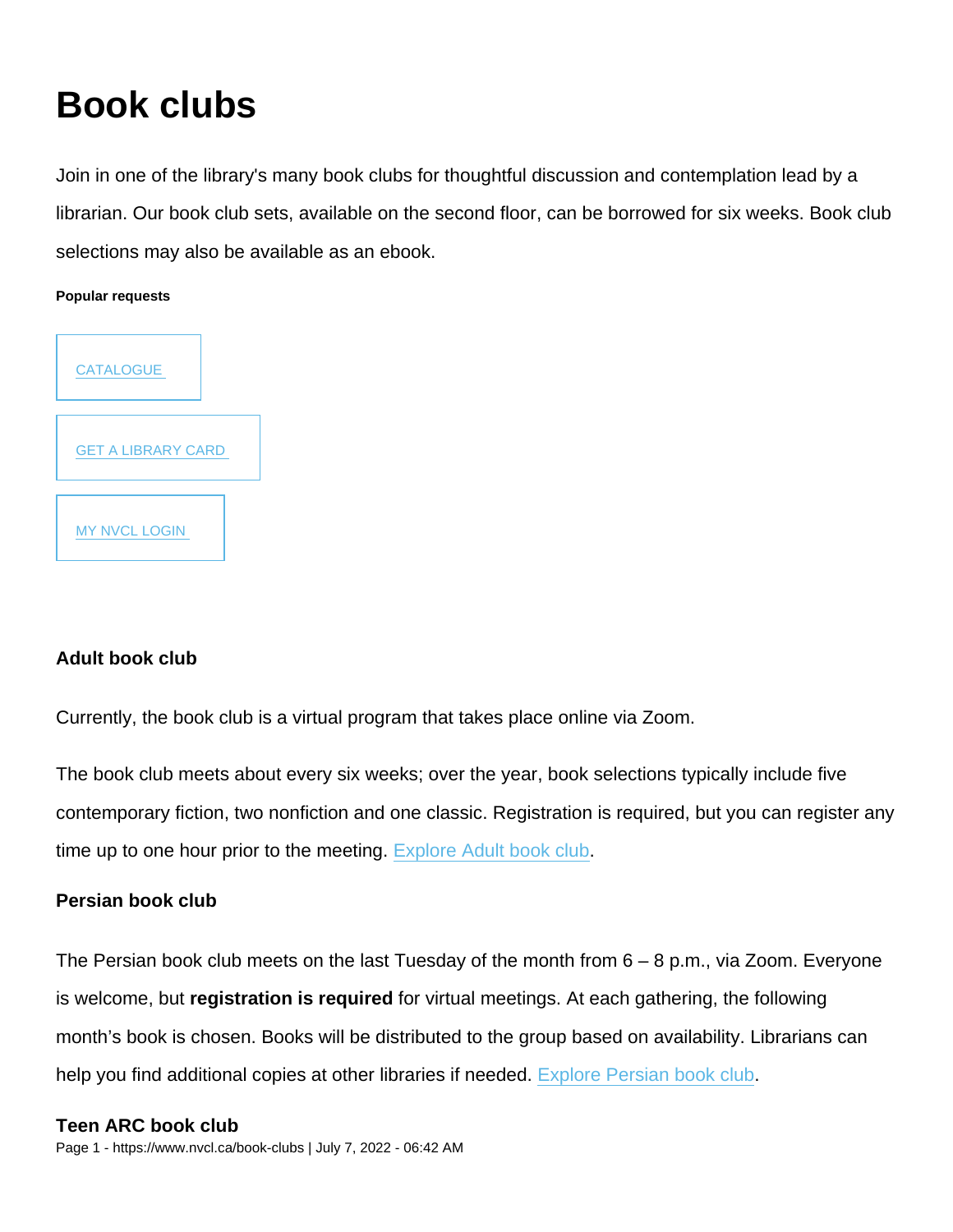The teen book club get a chance to read, review and keep the newest ARCs (otherwise known as "advanced reading copy"). Held on the last Monday of each month, this book club is for teens in grades 8-12. 2022/23 Adult book club selections

When We Cease to Understand the World

Print Book

Ebook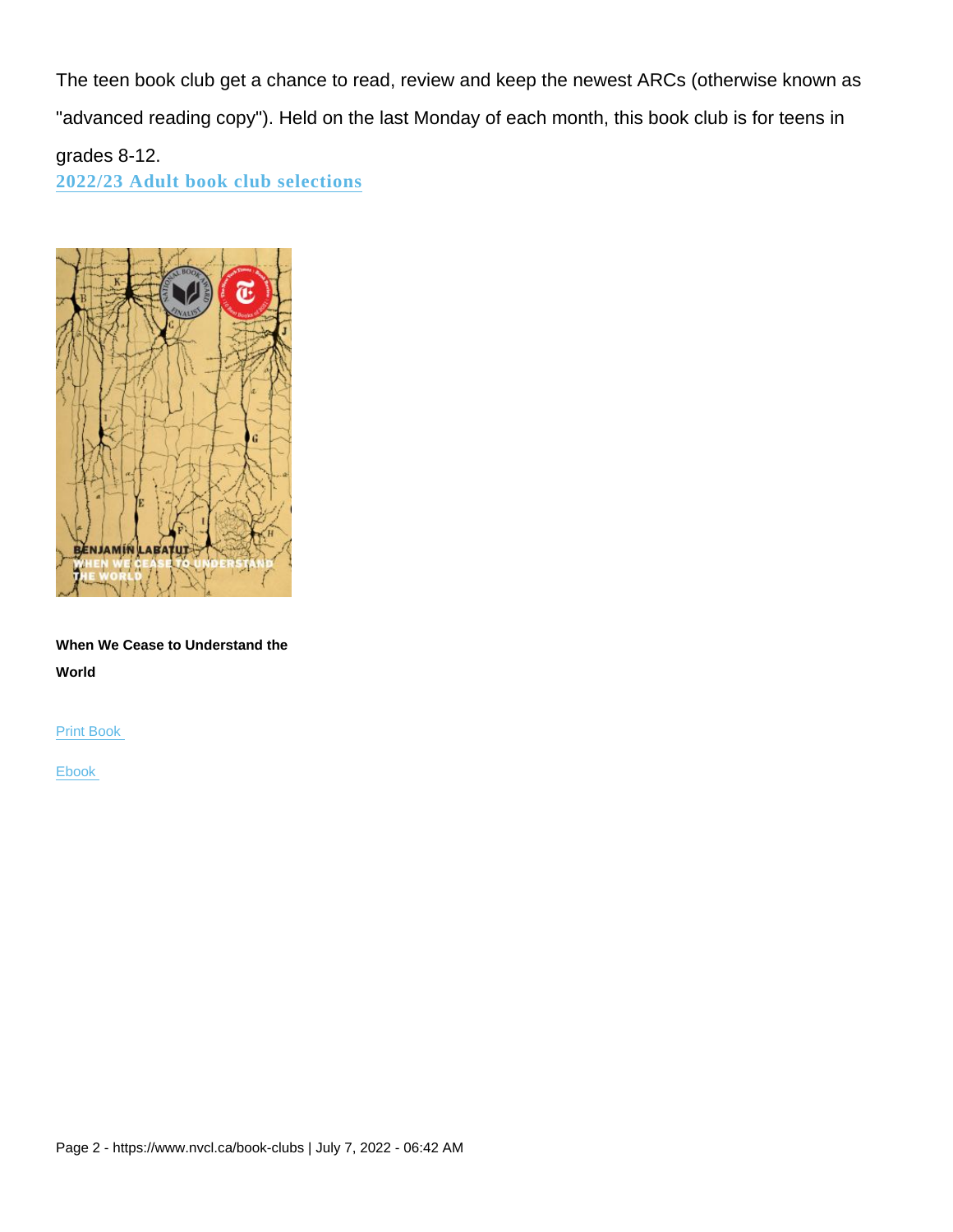Me Tomorrow: Indigenous Views on the Future

Print Book

Ebook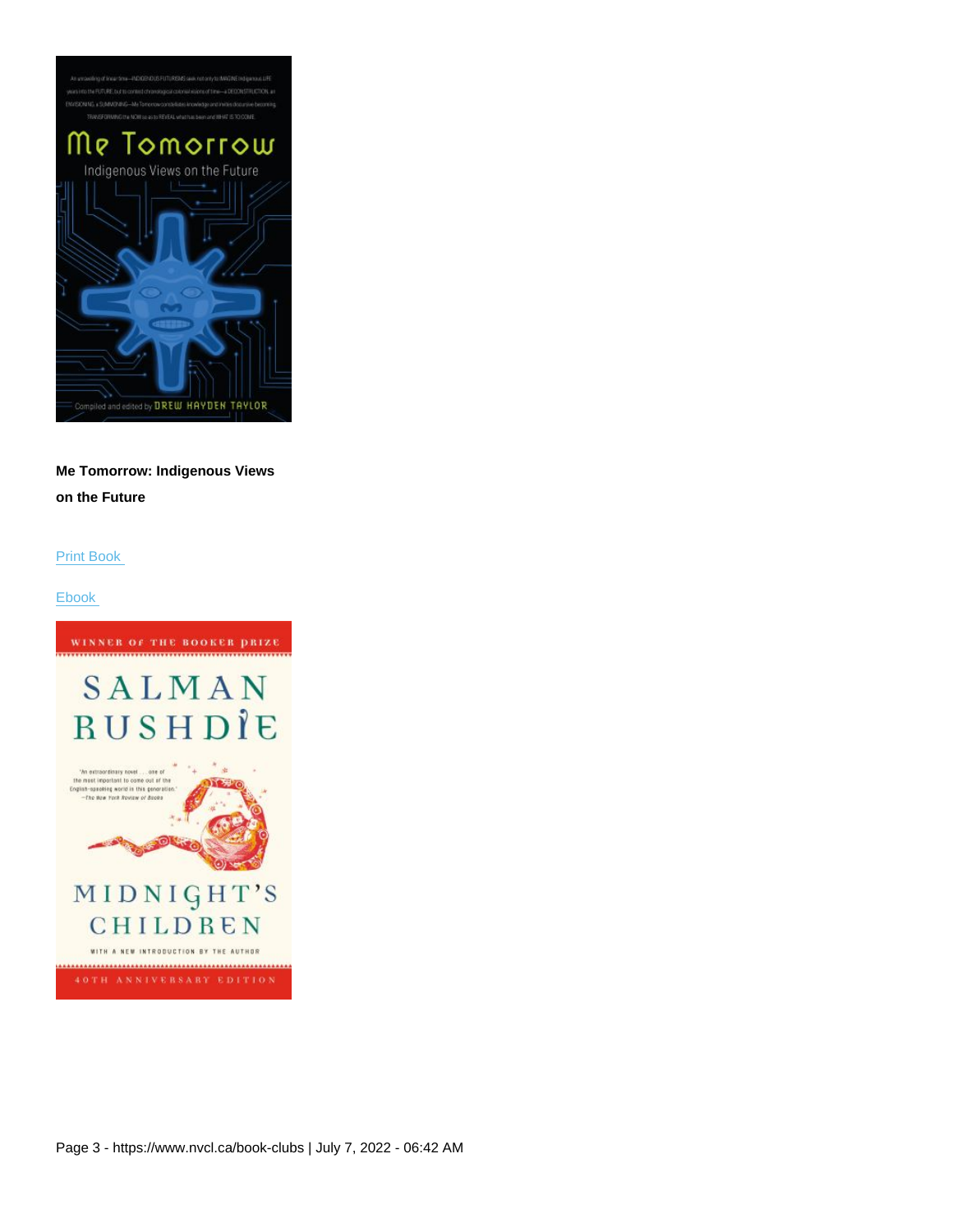#### Midnight's Children

Ebook

DVD

#### No One is Talking About This

Print Book

Ebook

E-audiobook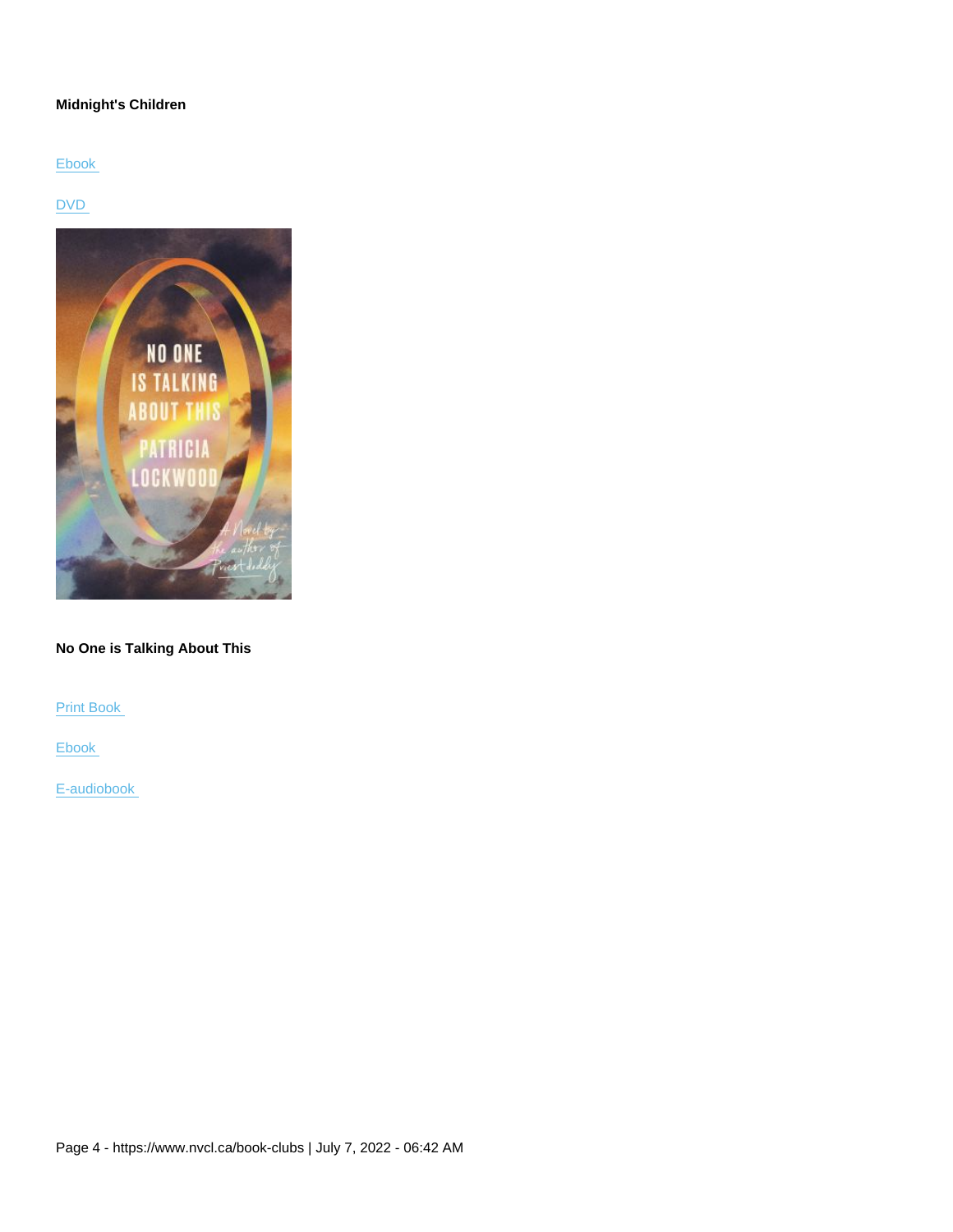Everyone Knows Your Mother is a Witch

Print Book

Ebook

What Strange Paradise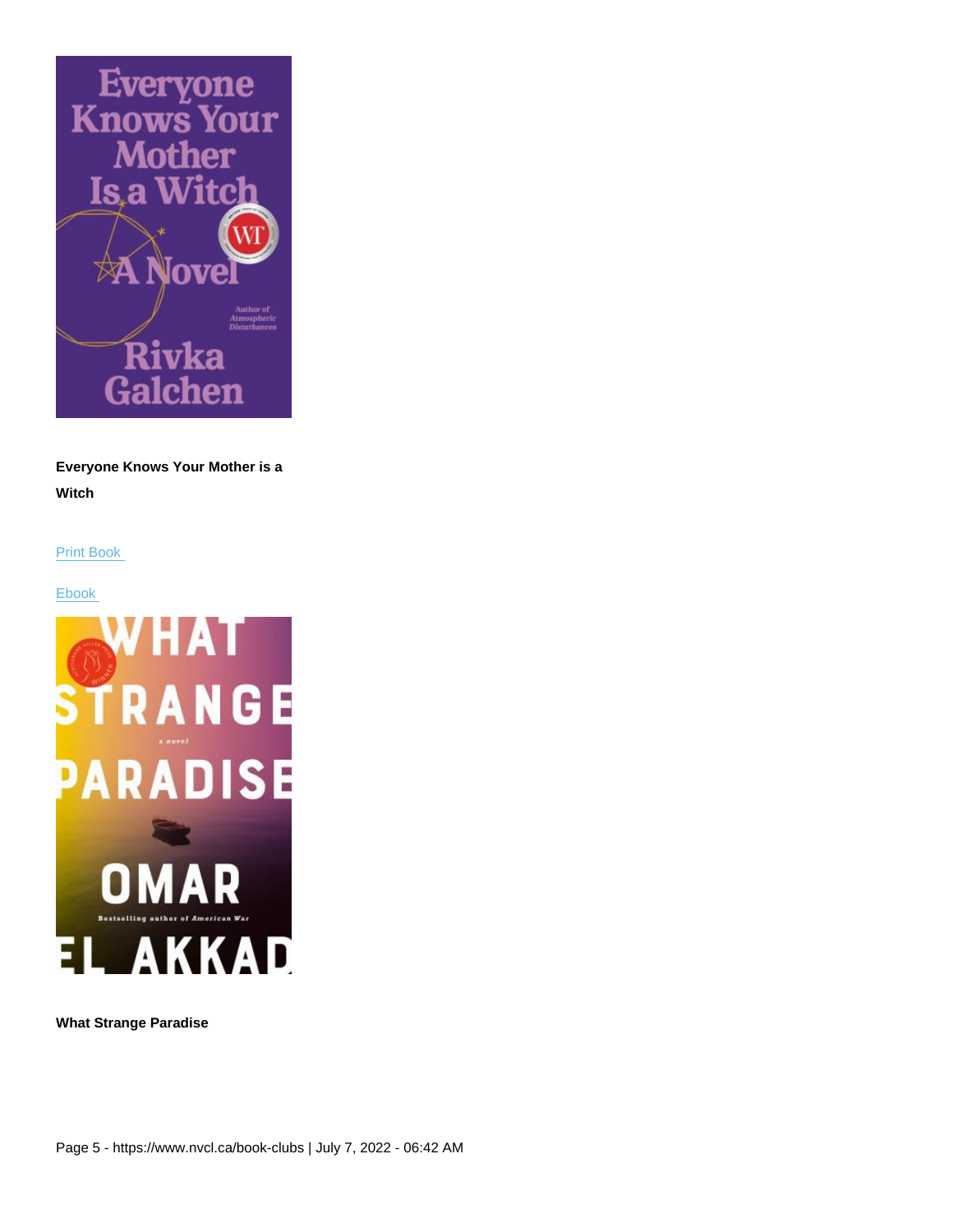Print Book

Ebook

E-audiobook

Driven: the Secret Lives of Taxi Drivers

Print Book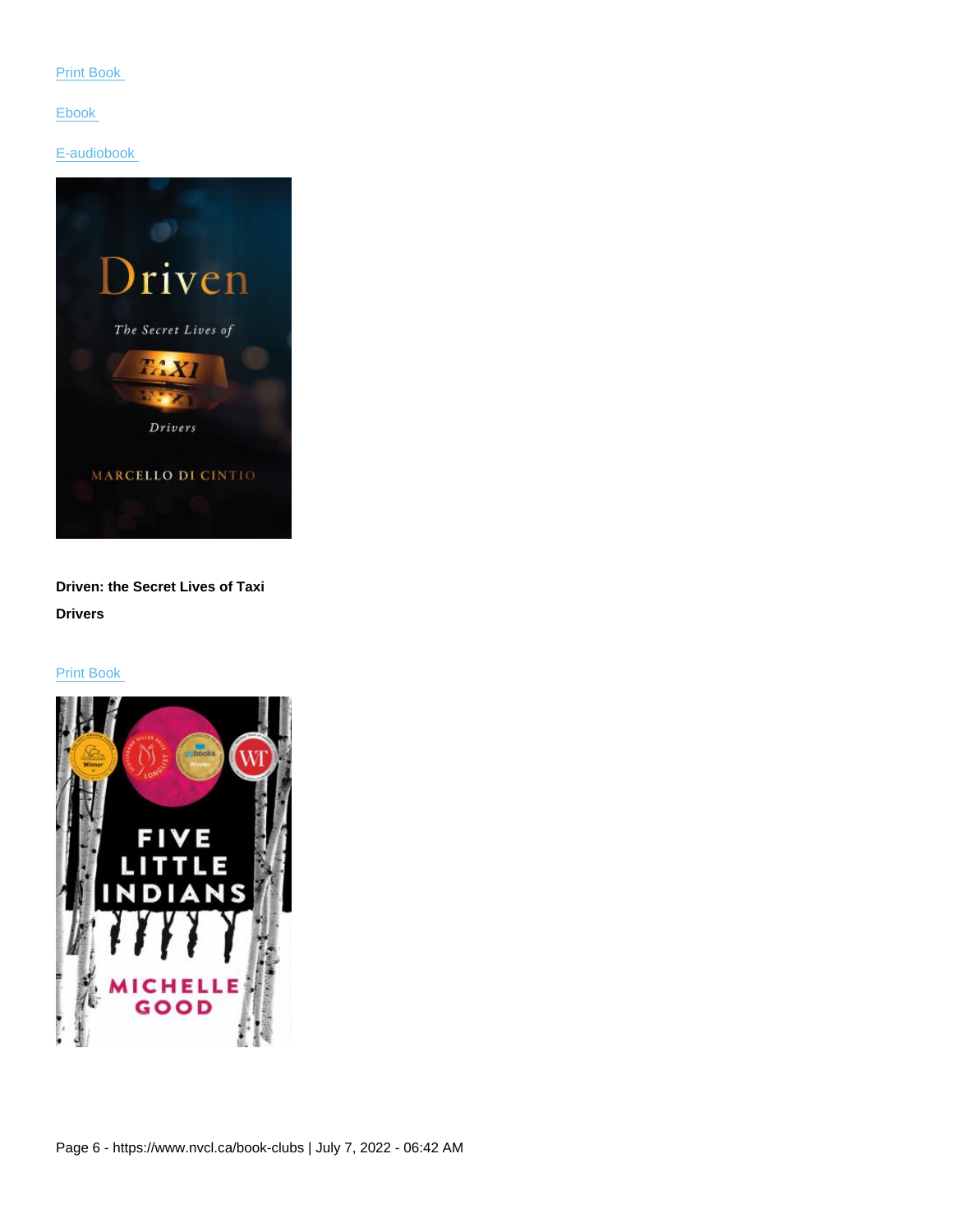Five Little Indians

Print Book

Ebook

E-audiobook

Swipe to view more

# Upcoming book club gatherings

General

[North Shore Reads discussion: "Care Of"](https://www.nvcl.ca/events/north-shore-reads-discussion-care) 

Wednesday, August 17, 2022, 7:00 pm to 8:30 pm

#### [Go to event](https://www.nvcl.ca/events/north-shore-reads-discussion-care)

Book club

[Adult book club: "When We Cease to Understand the World"](https://www.nvcl.ca/events/adult-book-club-when-we-cease-understand-world) 

Wednesday, September 7, 2022, 7:00 pm to 8:30 pm

#### [Go to event](https://www.nvcl.ca/events/adult-book-club-when-we-cease-understand-world)

Authors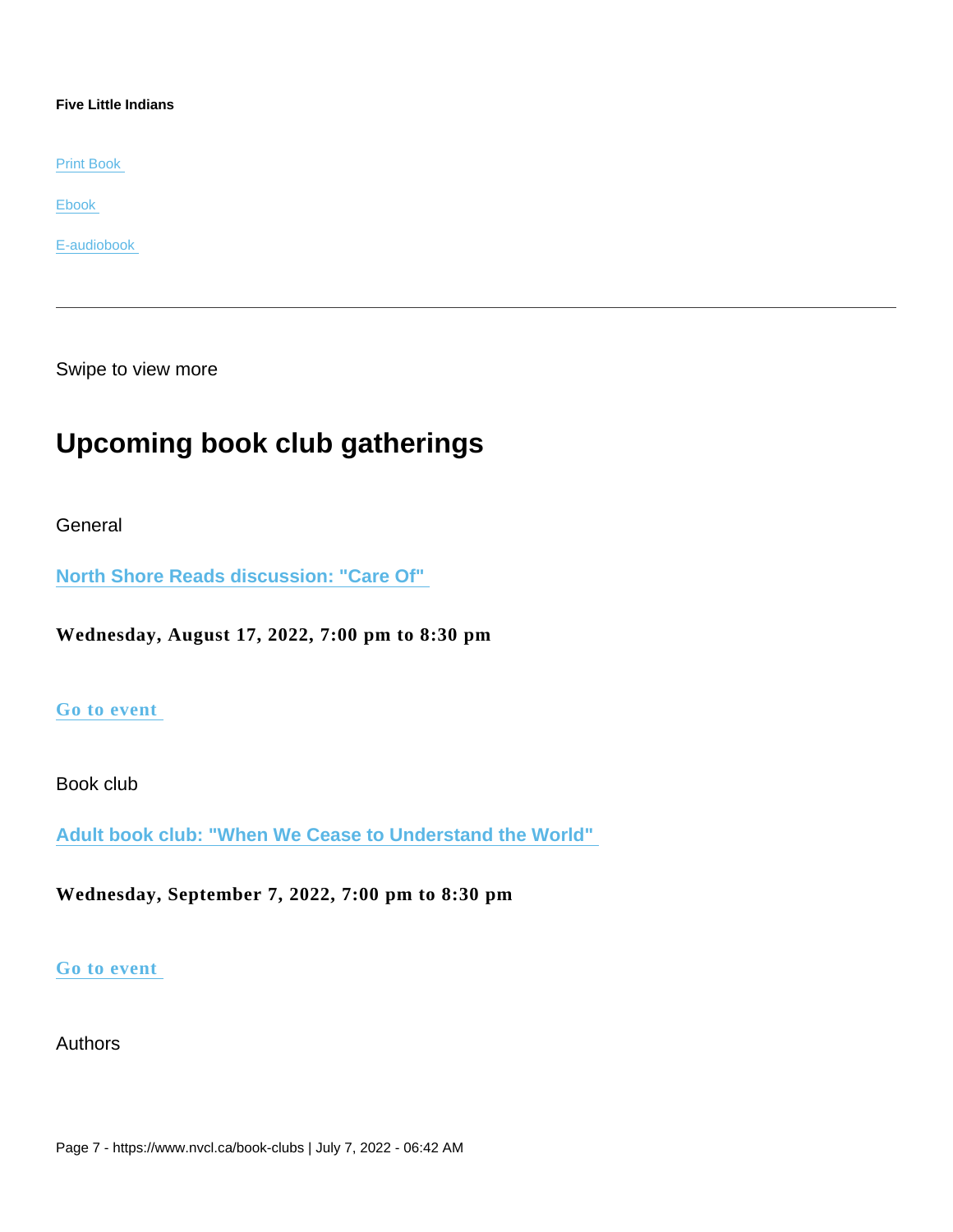# [Go to event](https://www.nvcl.ca/events/1591)

Book club

[Adult book club: "Me Tomorrow: Indigenous Views on the Future"](https://www.nvcl.ca/events/adult-book-club-me-tomorrow-indigenous-views-future) 

Wednesday, October 12, 2022, 7:00 pm to 8:30 pm

[Go to event](https://www.nvcl.ca/events/adult-book-club-me-tomorrow-indigenous-views-future) 

Book club

[Adult book club: "Midnight's Children"](https://www.nvcl.ca/events/adult-book-club-midnights-children) 

Wednesday, November 30, 2022, 7:00 pm to 8:30 pm

# [Go to event](https://www.nvcl.ca/events/adult-book-club-midnights-children)

# Book club

[Adult book club: "No One Is Talking About This"](https://www.nvcl.ca/events/adult-book-club-no-one-talking-about) 

Wednesday, January 11, 2023, 7:00 pm to 8:30 pm

#### [Go to event](https://www.nvcl.ca/events/adult-book-club-no-one-talking-about)

#### Book club

[Adult book club: "Everyone Knows Your Mother Is a Witch"](https://www.nvcl.ca/events/adult-book-club-everyone-knows-your-mother-witch)